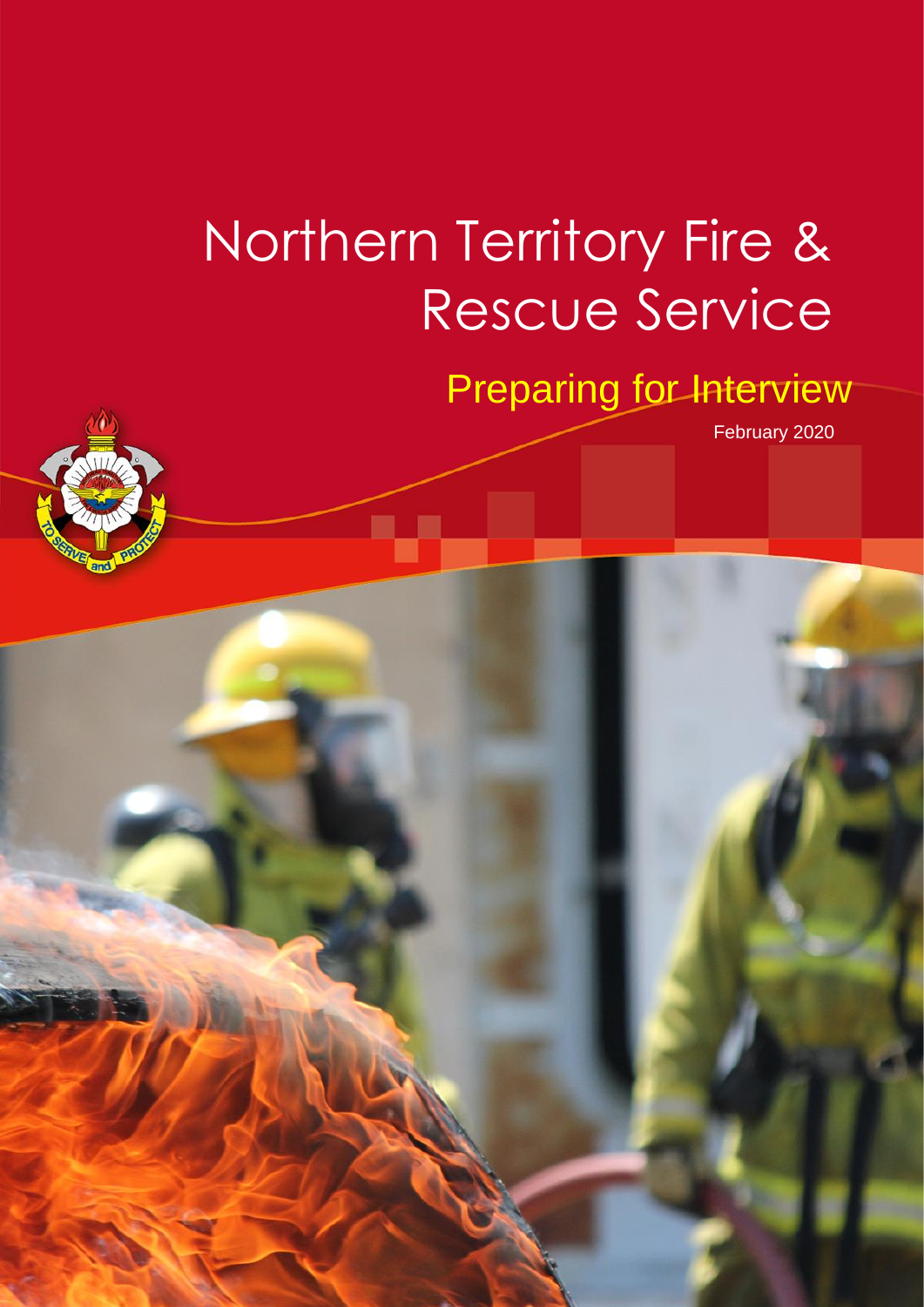### **Table of Contents**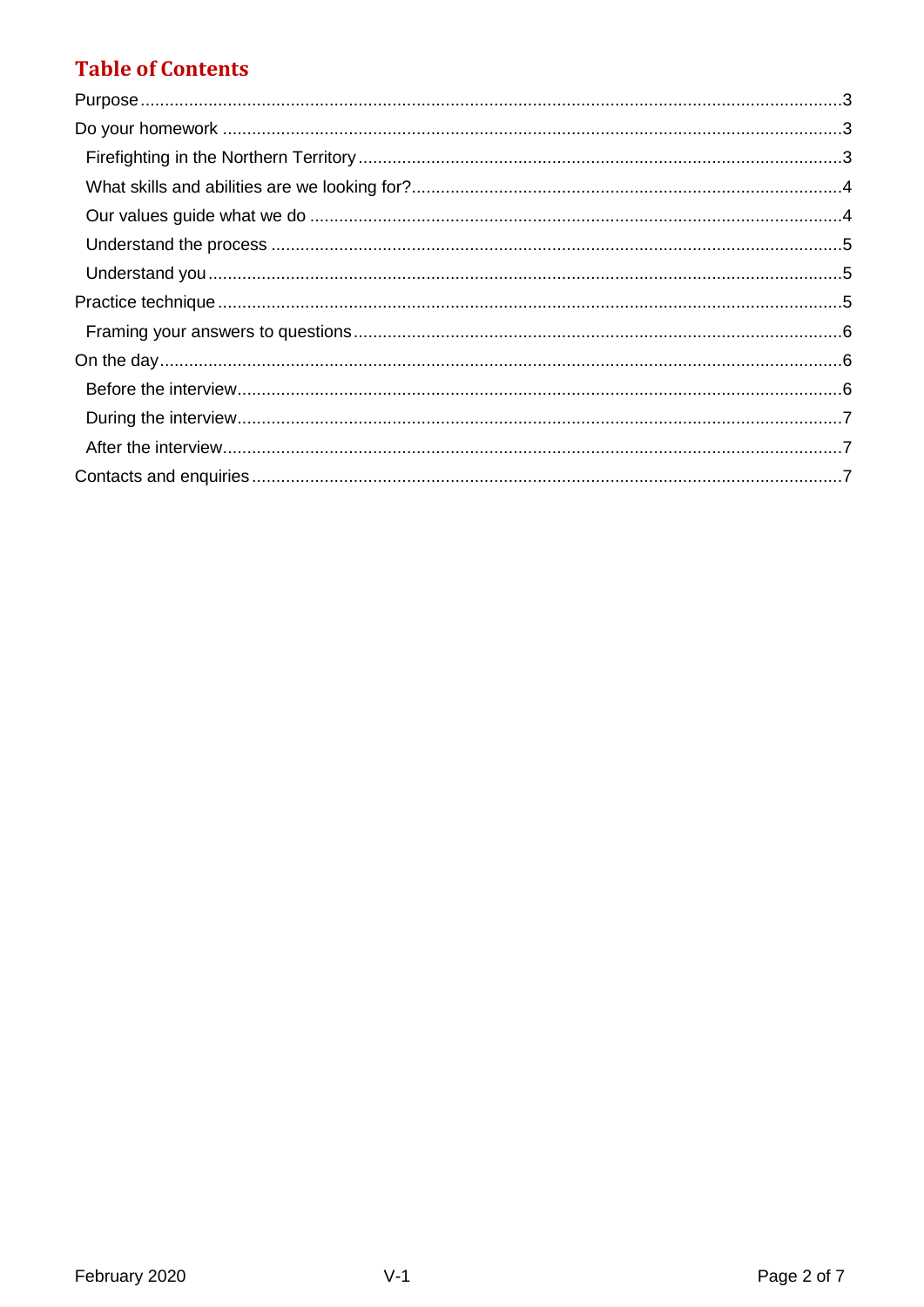### <span id="page-2-0"></span>**Purpose**

This guide has been developed to help candidates effectively prepare for Northern Territory Fire & Rescue Services, Recruit Firefighter Interview. Thorough preparation will enable you to perform to the best of your abilities at interview, giving you the best possible chance in securing a permanent firefighter role.

Do not assume that if you reach this stage the interview is simply a formality, more candidates will be bought to interview than there are positions available.

### <span id="page-2-1"></span>**Do your homework**

#### **Understand the role**

Being as prepared as you can be for what lies ahead is part and parcel of being a firefighter. Research everything you can about the role to help you to build an in-depth understanding of what being a firefighter entails. Information is provided below on the role and what NTFRS look for, but consider other ways to collect information including:

- Visit a fire station and talk to a firefighter
- Read the information available on the NTFRS website think about the organisation, specialist areas, community safety campaigns and major incidents

#### <span id="page-2-2"></span>**Firefighting in the Northern Territory**

There is much more to being a Firefighter in the Northern Territory than just putting out fires and performing rescues.

The NTFRS offers an experience unlike that of any other Service in Australia, as we are small in size with large land areas to look after.

As a firefighter the work is varied, challenging and rewarding. In addition to fighting fires a firefighter role entails the following:

- Fire prevention and investigation
- Community education and activities related to safety and prevention, including fire education for children (conducted in pre-schools, kindergartens, primary schools) and rescue education for teenagers (conducted in high schools); working with diverse communities to raise awareness, educate and help minimise the environmental impact of fire; and, providing assistance to the elderly, e.g. installation of smoke alarms in homes
- Recovery and management of hazardous, toxic and flammable materials
- Recovery after storm and flood
- Responding to rescue calls throughout the State, assisting people involved in domestic, industrial and transport incidents, including road accidents
- Providing basic first aid until an accredited provider arrives, such as the St Johns Ambulance
- Carrying out building inspections to prepare risk assessments and pre-incident plans
- Maintaining good health and physical fitness
- Undertaking ongoing development and maintenance of skills and knowledge through regular training and study
- Cleaning/maintenance of equipment and the fire station. This includes core housekeeping duties such as cleaning the bathroom, kitchen, vacuuming etc.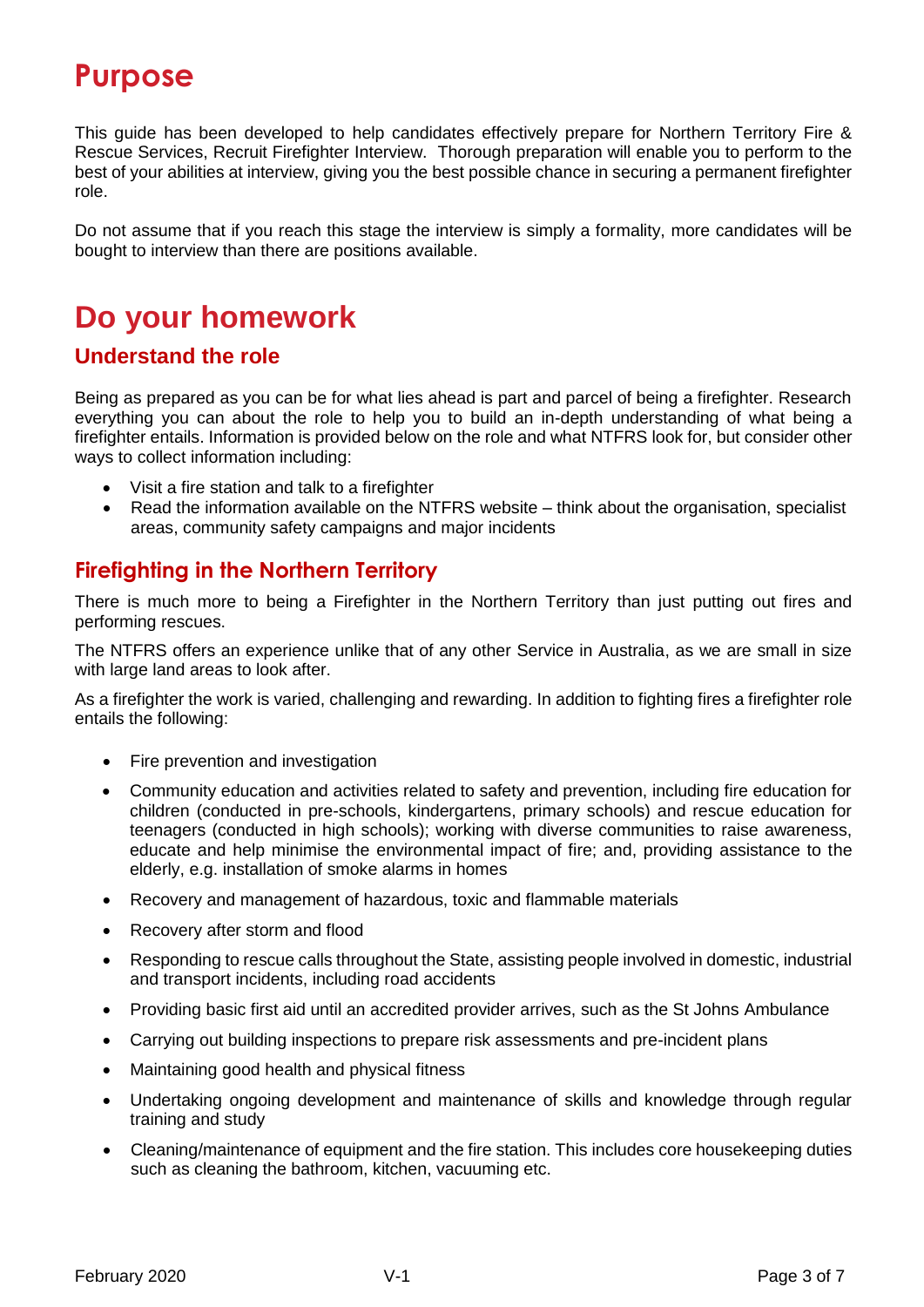Firefighters often operate in stressful situations, particularly when people are injured or threatened with injury. When attending an incident, firefighters may be required to comfort victims or advise the public to stay clear of the area. Firefighting is physically and psychologically demanding, especially during major emergencies and involves quick thinking, team work and endurance.

Northern Territory Firefighters may be posted to a regional (remote area) station at some stage in their career, once having fulfilled the career and qualification requirements.

#### <span id="page-3-0"></span>**What skills and abilities are we looking for?**

To be a successful firefighter, you will need a wide range of skills, knowledge and abilities. NTFRS seeks to employ people who reflect its professionalism and values, and the diversity, culture and skills of our society. Applications are accepted from all members of society and are assessed on merit.

The skills, knowledge and abilities we are looking for in our recruit firefighters include:

- Personal resilience and an ability to tolerate stressful situations
- Appreciation of the need to remain aware of risks and maintain a focus on safe work practices in situations that at times can be inherently dangerous
- Effective written and verbal communication skills, a commitment to service and helping others, and an interest and ability to engage with the public
- Demonstrated understanding of, and willingness to undertake, the full range of firefighter duties including a capacity to follow directions, ability to work shift work including weekends, flexibility in work locations and an interest in ongoing development
- Capacity to consistently demonstrate respect toward colleagues, the community and all others regardless of background, gender, age or differences
- Well-developed interpersonal skills and the capacity to work within, and contribute effectively to, a small team working in close proximity
- Ability to exercise self-discipline and use sound judgement in ensuring assigned tasks are completed to required standard and within tight timeframes
- Capacity to acquire new skills and demonstrated problem solving ability.

#### <span id="page-3-1"></span>**Our values guide what we do**

Every aspect of the work we do at NTFRS is guided by our shared values. We are committed to:

#### **Trust**

We are committed, loyal and trustworthy to each other, the organisation and our community.

#### **Respect**

We will show respect for each other and recognise the value and significance of all those we interact with, especially victims

#### **Responsibility**

We consistently work to a high standard and show strong leadership

#### **Integrity**

We act ethically, professionally and honestly in all of our interactions

#### **Courage**

We uphold and act consistently with our values at all times

#### **Community**

We are invested in ensuring consultation and collaboration with our people, our community and our stakeholders which drives our actions and decisions

#### **Accountability**

We are transparent, open and accountable for our actions and disciplined in our responses.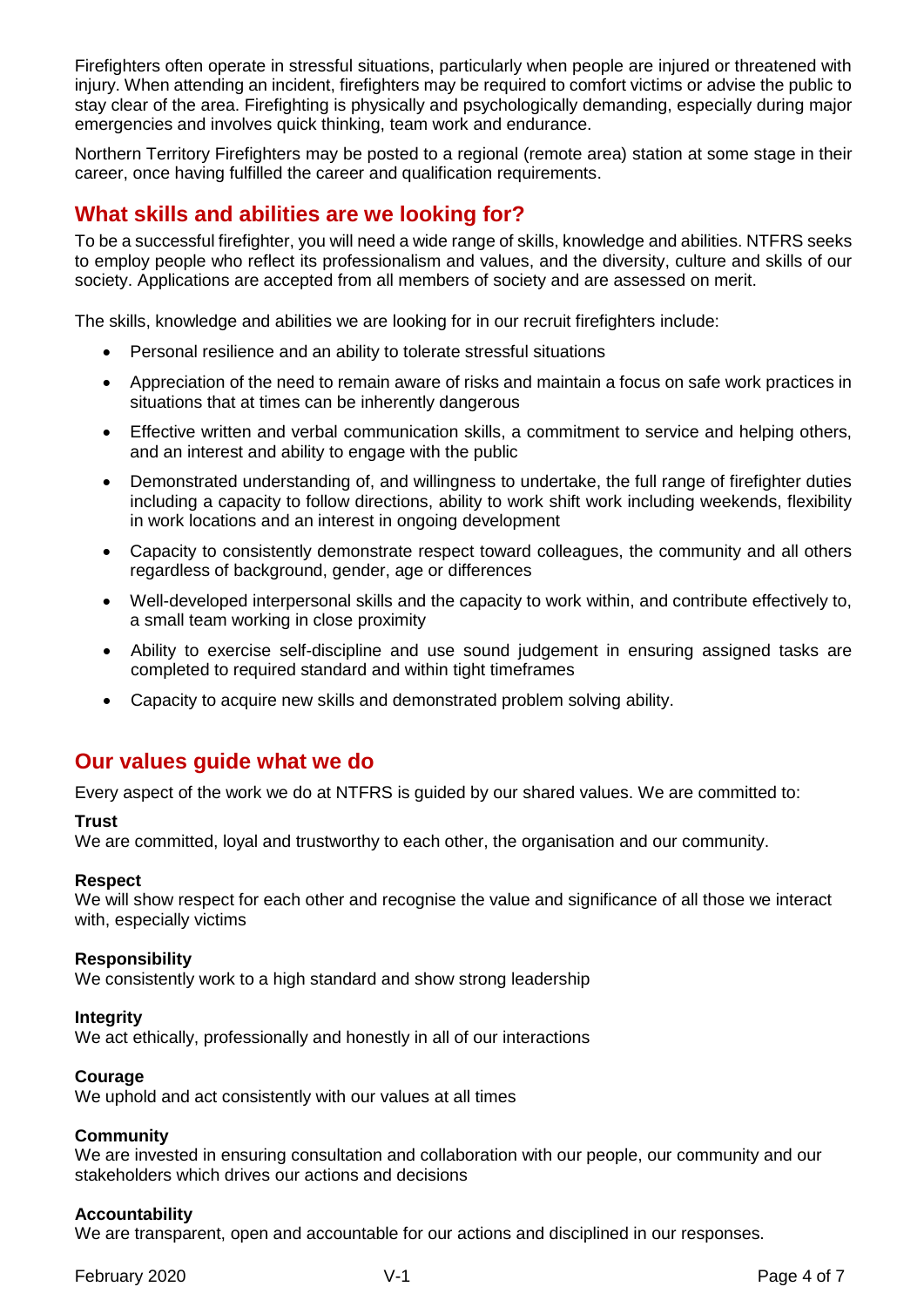#### <span id="page-4-0"></span>**Understand the process**

Applicants will be required to demonstrate through a structured behavioural interview that they have the skills, knowledge, values and experience to succeed and join our permanent firefighter ranks. The interview questions seek to obtain information on transferable skills, experience and attributes relevant to the role of a firefighter.

The interview process involves candidates facing a panel of three or four members and answering behavioural based questions.

Applicants undertake a structured interview to assess:

- personal suitability for a fire career
- general attitudes, beliefs and values
- thought processes and problem solving skills
- communication and interpersonal skills
- knowledge of the NTFRS.

This interview will take approximately 1 hour and all panel members will ask questions at some stage throughout the interview. The panel will not expect you to have an in-depth knowledge of NTFRS training, policy and procedures or be trained in firefighting; however, questions will refer to knowledge of the Northern Territory and NTFRS to enable an assessment of your thoughts and reasoning processes.

Interviewees should carefully consider their presentation before the selection panel.

The NTFRS will contact your referees during this stage. Due care is taken to establish the credibility of your nominated referees and to ensure confidentiality of information provided.

Applicants work performance is assessed by contacting a current supervisor who can comment on the applicant's work ethic and relationships with fellow employees.

#### <span id="page-4-1"></span>**Understand you**

This is an area where candidates often under prepare. You need to think about you, ask yourself:

- Why do you really want the job?
- What can you bring to NTFRS that makes you the best candidate?
- What makes you stand out from the crowd?
- What skills and experience do you bring? How will this make you the best firefighter?
- What other qualities and personality traits do you possess?
- What things are you passionate about at work and outside of work?

Without having a good insight to yourself, it is very difficult to convey who you are to a panel of strangers at interview. The panel members are trying to find out about you, so take the time to think about you first!

### <span id="page-4-2"></span>**Practice technique**

The interview questions are behavioural based questions designed to specifically assess your ability to meet the requirements of a firefighter. The questions are written in a way that allows you to explain to the panel how you acted in specific situations (work related and non-work related) to show you have the skills and attributes required for the role. Rather than just telling us about your skills and ability we are interested to see demonstrated examples of this from your experience.

An example of a behavioural question might be:

*Tell me about a time when you needed to persuade someone to do something that they did not want to do? How did you go about this?*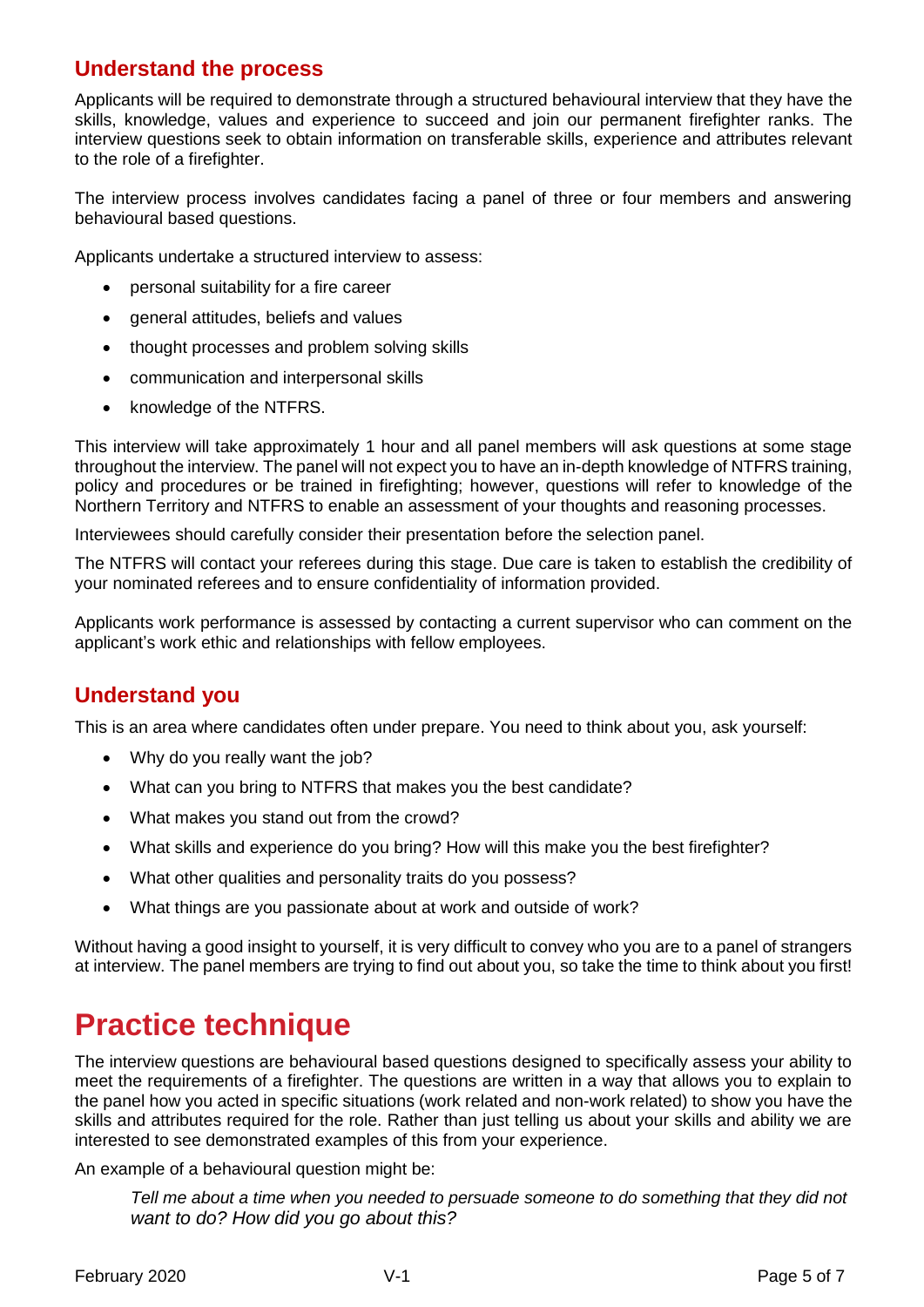#### <span id="page-5-0"></span>**Framing your answers to questions**

The following simple formula can be used to ensure that you accurately frame your answer and describe your experiences, highlighting the results they provided. The STAR + LA method includes:

- **S** The Situation describe it
- **T** The Task or Problem what dilemma or problem did you face?
- **A** The Action what action did you take?
- **R** The Result what was the result of your action?
- **L** Learning What did you learn from this experience?
- **A** Application **–** How does this fit the role you are applying for?

Before you start giving your answer it is critical to make sure you have **listened** to the question and that you understand it. The STARLA method will help you to construct a comprehensive response, but if you haven't listened to the question or have misunderstood it your answer will score poorly.



#### **Develop soundbites**

Soundbites are phrases or sentences that you should say throughout the interview. These are phrases that highlight your skills and attributes and by practicing them you will get into the habit of starting your answer in a strong and confident way.

For example, "*As a team leader I am required to have excellent communication skills to effectively allocate and manage tasks within my team. An example of this is when*…."

You should work on a soundbite for each story you want to tell.

Now try to come up with your own questions. Think about the role and what the panel might ask you, then start working on your response. The more you practice, the more you will get used to the STARLA method and using it as an effective frame for your answer.

You may also want to consider doing a mock interview with family or friends and recording it. Watching it back may be uncomfortable at first but you may see some bad habits you need to work on e.g. not making eye contact with the panel or fidgeting.

### <span id="page-5-1"></span>**On the day**

#### <span id="page-5-2"></span>**Before the interview**

Consider the following:

**First Impressions •** Dress professionally, it will help you get in the right zone

- **•** Check your hair/grooming, go easy on accessories, jewellery and perfume/cologne
- **•** Have access to water/breath mints lose the chewing gum
- **Logistics** Have your clothes, resume, pens, papers, watch and directions to the interview location ready ahead of time – the last thing you need is extra stress
	- **•** Arrive early punctuality is a subtle clue about attitude and behaviour. Tardiness, no matter the excuse, does not reflect well